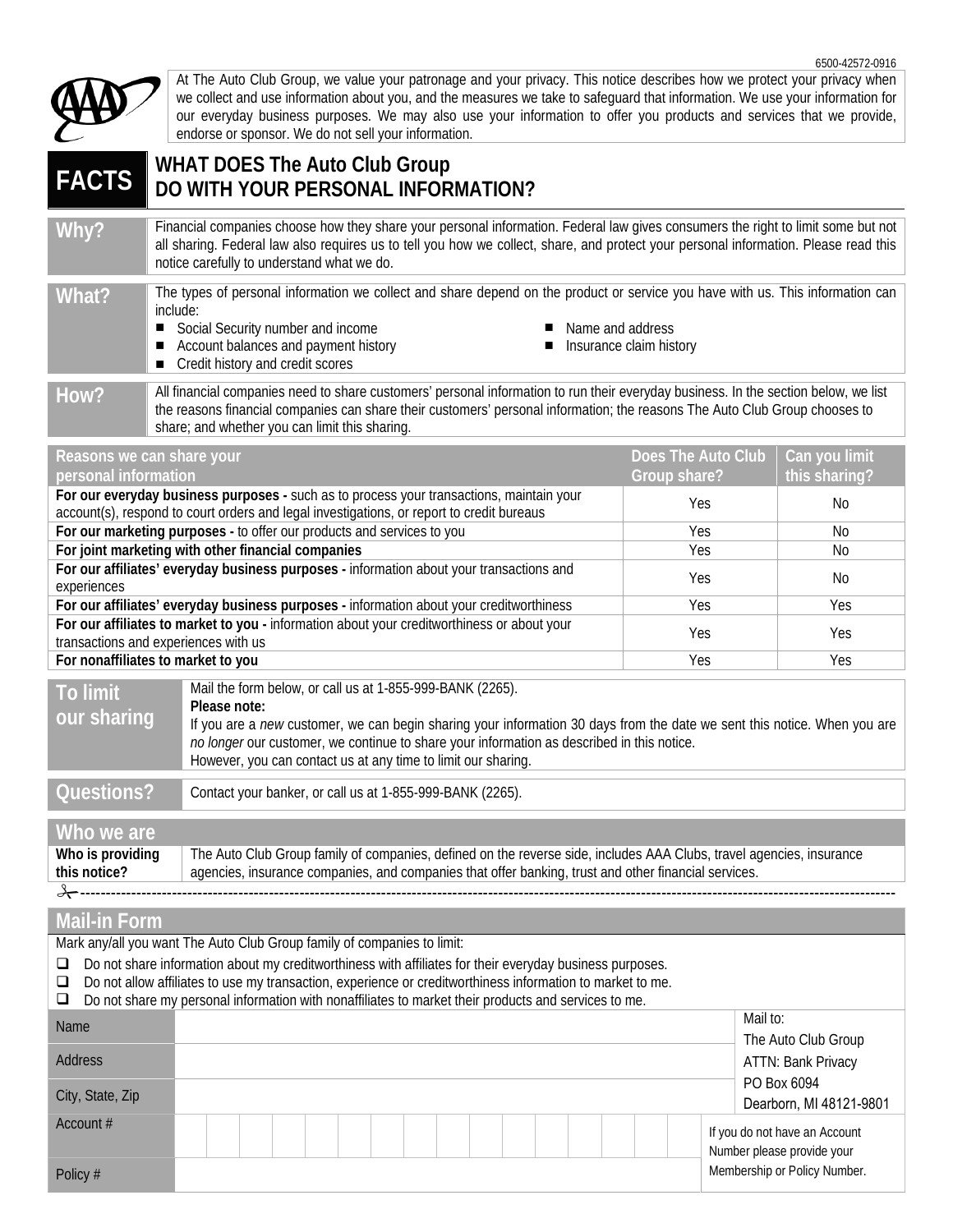## **Page 2**

| What we do                                                                                  |                                                                                                                                                                                                                                                   |
|---------------------------------------------------------------------------------------------|---------------------------------------------------------------------------------------------------------------------------------------------------------------------------------------------------------------------------------------------------|
| How does The Auto<br>Club Group protect my<br>personal information?                         | To protect your personal information from unauthorized access and use, we use security measures that comply with<br>federal law. These measures include computer safeguards and secured files and buildings.                                      |
| How does The Auto                                                                           | We collect your personal information, for example, when you                                                                                                                                                                                       |
| Club Group collect my<br>personal information?                                              | Apply for insurance or purchase a membership                                                                                                                                                                                                      |
|                                                                                             | Open an account or apply for a loan<br>Pay your bills or file an insurance claim                                                                                                                                                                  |
|                                                                                             | We also collect your personal information from others, such as credit bureaus, affiliates or other companies.                                                                                                                                     |
| Why can't I limit all                                                                       | Federal law gives you the right to limit only                                                                                                                                                                                                     |
| sharing?                                                                                    | sharing for affiliates' everyday business purposes - information about your creditworthiness<br>affiliates from using your transaction, experience or creditworthiness information to market to you<br>sharing for nonaffiliates to market to you |
|                                                                                             | State laws may give you additional rights to limit sharing. See below for more on your rights under state laws.                                                                                                                                   |
| What happens when I<br>limit sharing for an<br>account I hold jointly<br>with someone else? | Your choices will apply to everyone on your account.                                                                                                                                                                                              |
| $\mathbf{D}$ . $\mathbf{C}$ . $\mathbf{H}$                                                  |                                                                                                                                                                                                                                                   |

| <b>Definitions</b>   |                                                                                                                                                                                                                                                                                                                                                                                                                                                                                                                                                                                                                    |
|----------------------|--------------------------------------------------------------------------------------------------------------------------------------------------------------------------------------------------------------------------------------------------------------------------------------------------------------------------------------------------------------------------------------------------------------------------------------------------------------------------------------------------------------------------------------------------------------------------------------------------------------------|
| <b>Affiliates</b>    | Companies related by common ownership or control. They can be financial and nonfinancial companies. The Auto<br>Club Group family of companies includes:                                                                                                                                                                                                                                                                                                                                                                                                                                                           |
|                      | AAA Clubs and Travel Agencies: The Auto Club Group, Automobile Club of Michigan, AAA of the Caribbean, Inc.<br>Insurance Companies: Auto Club Insurance Association, MemberSelect Insurance Company, Auto Club Property-<br>Casualty Insurance Company, Auto Club Group Insurance Company, Meemic Insurance Company, Fremont<br>Insurance Company, Auto Club South Insurance Company, Auto Club Insurance Company of Florida, AAA Life<br>Insurance Company<br>Insurance Agencies: ACG Insurance Agency, LLC, ACG South Insurance Agency, LLC<br>Banking, Trust and other Financial Services: Auto Club Trust, FSB |
| <b>Nonaffiliates</b> | Companies not related by common ownership or control. They can be financial and nonfinancial companies.<br>Nonaffiliates that we share with include companies that offer products and services to AAA members.                                                                                                                                                                                                                                                                                                                                                                                                     |
| Joint marketing      | A formal agreement between nonaffiliated financial companies that together market financial products or services to you.<br>■ Our joint marketing partners include banks, insurance companies and credit card companies.                                                                                                                                                                                                                                                                                                                                                                                           |

# **Other important information**

We do not share your information within or outside our family of companies if the state law that applies to you does not allow it.